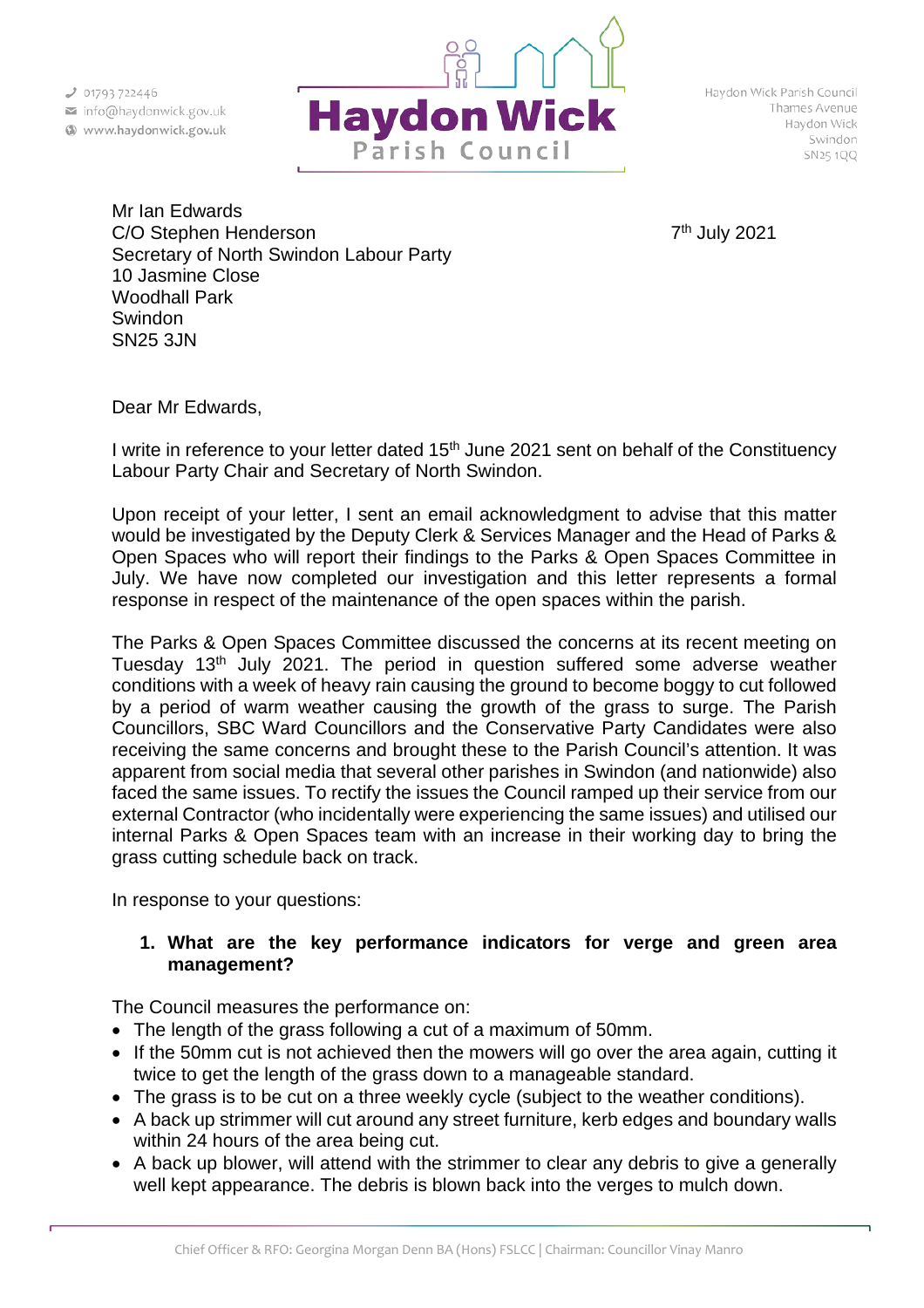

- Large areas of open spaces are cut by our external contractors and work to a specification as identified in the contract.
- Regular maintenance of the machinery including regular sharpening of the blades or replacement blades, to achieve a sharper cut.

The team is currently on their fifth cut of the season and the aim is to complete ten cuts during the season which can run from March – October (subject to weather conditions). This averages out at a cut every 3-weeks and is a schedule of work which the Council has successfully delivered over the past three years. Our team takes pride in the service it delivers for the community.

## **2. When and by whom are they audited to ensure that these key performance indicators are met?**

- The Parish Council has 18 Councillors, 11 of which sit on the Parks & Open Spaces Committee. The Councillors are asked to check on the grass cutting via a request from the Officers soon after an area has been completed.
- The back-up strimmer and mowers who follow the grass cutting team closely will also flag any concerns and cut these with hand tools or call the team back to complete an area.
- The Head of Parks & Open Spaces inspects the areas daily in between site visits to ensure the team is on track and meeting the schedules.
- The Parish Council has also built up a rapport with its residents and if there are any concerns phone calls, emails or contact via social media channels.
- A report of the month's grass cutting schedule and any matters arising is taken to the Parks & Open Spaces Committee on the second Tuesday of every month.

## **3. What is the process to identify emerging issues and react to them quickly?**

- The above reporting methods identify emerging issues.
- Regular checks on the weather forecasting, planned activities, resources and project planning.
- An additional contingency amount is budgeted every year for extra resourcing at the beginning of the season and the end of the season due to inclement weather or any other issues, such as resourcing or machinery issues, that the Parish Council may face.
- Regular contact with external contractors and additional work programmed as soon as there is an issue identified.
- Any planned expenditure is approved via the Committee during the discussion and any unplanned expenditure, up to limits identified within the Council's financial regulations, can be approved via the Chief Officer for a quicker turnaround.

## **4. Is there a performance report evidencing the effectiveness of the green management and grass-cutting performance of the Parish Council?**

A monthly report is circulated to the Parks & Open Spaces Committee monthly detailing the grass cutting schedule, any maintenance costs and any matters arising. These reports are available to review on the Parish Council's website [www.haydonwick.gov.uk](http://www.haydonwick.gov.uk/) for openness and transparency. You may find some of the answers to your queries within these reports.